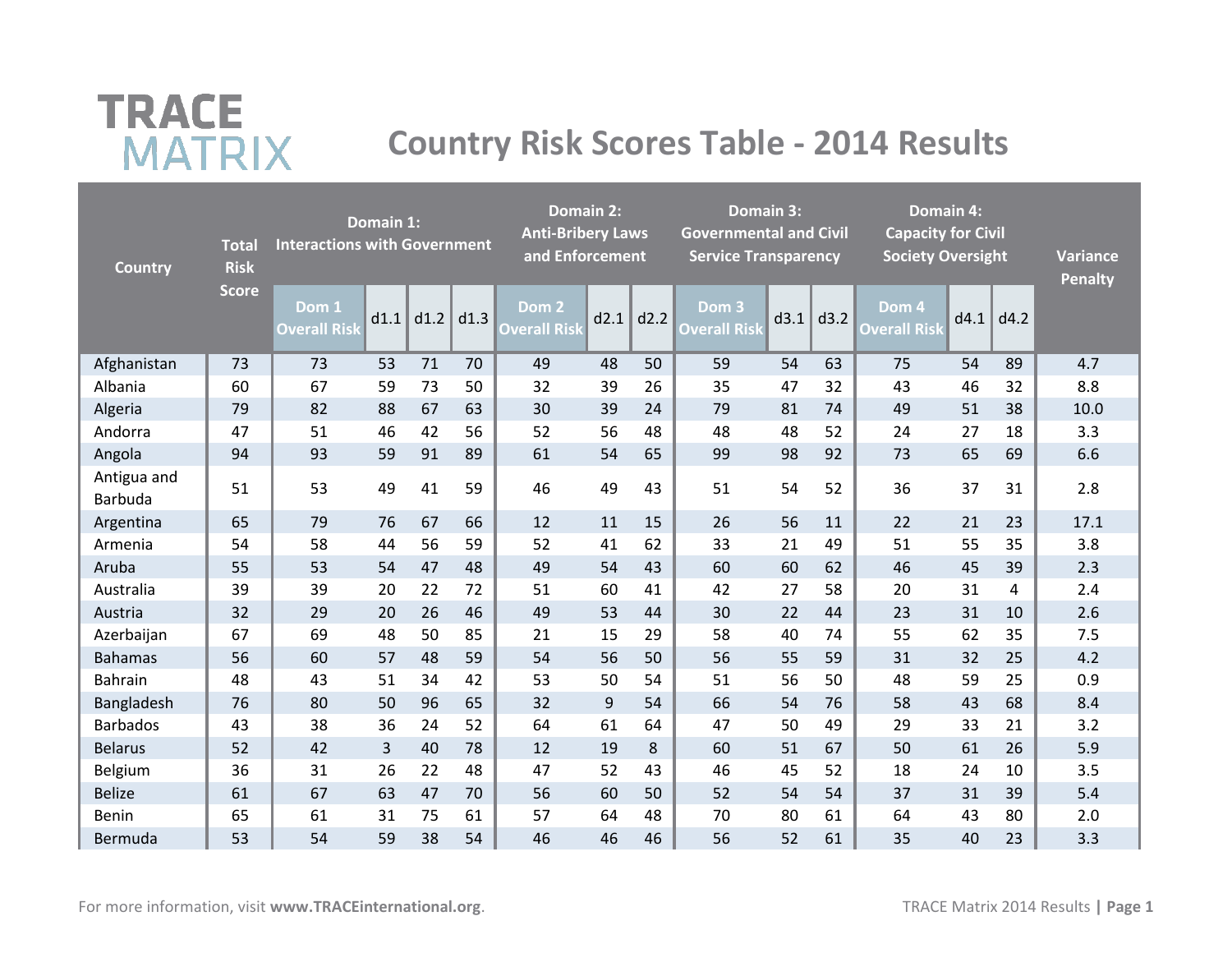| <b>Country</b>                      | <b>Total</b><br><b>Risk</b> | <b>Interactions with Government</b> | Domain 1: |      |      | <b>Domain 2:</b><br><b>Anti-Bribery Laws</b><br>and Enforcement |                | <b>Governmental and Civil</b><br><b>Service Transparency</b> | Domain 3:                    |              | <b>Capacity for Civil</b><br><b>Society Oversight</b> | <b>Domain 4:</b>             |      | <b>Variance</b><br><b>Penalty</b> |     |
|-------------------------------------|-----------------------------|-------------------------------------|-----------|------|------|-----------------------------------------------------------------|----------------|--------------------------------------------------------------|------------------------------|--------------|-------------------------------------------------------|------------------------------|------|-----------------------------------|-----|
|                                     | <b>Score</b>                | Dom 1<br><b>Overall Risk</b>        | d1.1      | d1.2 | d1.3 | Dom 2<br><b>Overall Risk</b>                                    | d2.1           | d2.2                                                         | Dom 3<br><b>Overall Risk</b> | d3.1         | d3.2                                                  | Dom 4<br><b>Overall Risk</b> | d4.1 | d4.2                              |     |
| <b>Bhutan</b>                       | 61                          | 59                                  | 58        | 33   | 70   | 55                                                              | 62             | 46                                                           | 62                           | 73           | 54                                                    | 62                           | 51   | 64                                | 1.0 |
| <b>Bolivia</b>                      | 55                          | 56                                  | 69        | 60   | 29   | 16                                                              | 10             | 24                                                           | 46                           | 72           | 30                                                    | 51                           | 49   | 44                                | 6.0 |
| Bosnia and<br>Herzegovina           | 55                          | 57                                  | 54        | 51   | 52   | 52                                                              | 35             | 67                                                           | 56                           | 45           | 66                                                    | 42                           | 42   | 34                                | 2.4 |
| Botswana                            | 49                          | 49                                  | 48        | 28   | 63   | 54                                                              | 53             | 55                                                           | 48                           | 46           | 53                                                    | 46                           | 38   | 50                                | 0.8 |
| <b>Brazil</b>                       | 69                          | 77                                  | 79        | 52   | 73   | 54                                                              | 56             | 51                                                           | 52                           | 45           | 61                                                    | 42                           | 43   | 35                                | 8.0 |
| <b>Brunei</b><br>Darussalam         | 52                          | 54                                  | 90        | 29   | 35   | 51                                                              | 60             | 41                                                           | 53                           | 56           | 55                                                    | 39                           | 52   | 16                                | 2.1 |
| <b>Bulgaria</b>                     | 42                          | 48                                  | 43        | 53   | 42   | 17                                                              | 11             | 26                                                           | 24                           | 41           | 19                                                    | 25                           | 22   | 27                                | 7.6 |
| <b>Burkina Faso</b>                 | 69                          | 56                                  | 28        | 56   | 69   | 34                                                              | 49             | 19                                                           | 83                           | 71           | 89                                                    | 60                           | 28   | 94                                | 7.0 |
| Burundi                             | 85                          | 83                                  | 42        | 78   | 96   | 57                                                              | 45             | 67                                                           | 89                           | 77           | 92                                                    | 71                           | 45   | 92                                | 5.0 |
| Cambodia                            | 89                          | 84                                  | 65        | 91   | 66   | 61                                                              | 74             | 46                                                           | 98                           | 89           | 98                                                    | 77                           | 74   | 64                                | 5.3 |
| Cameroon                            | 82                          | 77                                  | 53        | 81   | 70   | 32                                                              | 28             | 36                                                           | 91                           | 94           | 83                                                    | 62                           | 47   | 71                                | 8.4 |
| Canada                              | 22                          | 25                                  | 24        | 20   | 41   | 22                                                              | $\overline{7}$ | 39                                                           | 20                           | $\mathbf{1}$ | 45                                                    | 9                            | 13   | 8                                 | 2.4 |
| Cape Verde                          | 59                          | 61                                  | 51        | 43   | 72   | 57                                                              | 57             | 55                                                           | 60                           | 60           | 61                                                    | 47                           | 35   | 57                                | 2.1 |
| <b>Central African</b><br>Republic  | 80                          | 83                                  | 61        | 60   | 95   | 51                                                              | 67             | 35                                                           | 68                           | 74           | 62                                                    | 70                           | 45   | 93                                | 5.8 |
| Chad                                | 84                          | 86                                  | 62        | 84   | 79   | 55                                                              | 61             | 47                                                           | 76                           | 96           | 59                                                    | 76                           | 52   | 95                                | 5.1 |
| Chile                               | 30                          | 33                                  | 44        | 17   | 41   | 30                                                              | 29             | 32                                                           | 20                           | 20           | 30                                                    | 25                           | 26   | 22                                | 2.4 |
| China                               | 66                          | 55                                  | 62        | 42   | 51   | 21                                                              | 17             | 26                                                           | 62                           | 60           | 64                                                    | 76                           | 89   | 40                                | 6.8 |
| Colombia                            | 46                          | 47                                  | 32        | 52   | 51   | 18                                                              | $\overline{2}$ | 35                                                           | 32                           | 36           | 37                                                    | 45                           | 46   | 37                                | 5.2 |
| Comoros                             | 70                          | 70                                  | 52        | 61   | 74   | 46                                                              | 56             | 36                                                           | 65                           | 61           | 68                                                    | 66                           | 46   | 81                                | 3.5 |
| Congo                               | 75                          | 80                                  | 65        | 67   | 78   | 47                                                              | 47             | 47                                                           | 61                           | 66           | 57                                                    | 56                           | 42   | 65                                | 7.4 |
| Congo,<br>Democratic<br>Republic of | 79                          | 75                                  | 82        | 82   | 39   | 45                                                              | 61             | 29                                                           | 68                           | 80           | 57                                                    | 85                           | 61   | 100                               | 5.4 |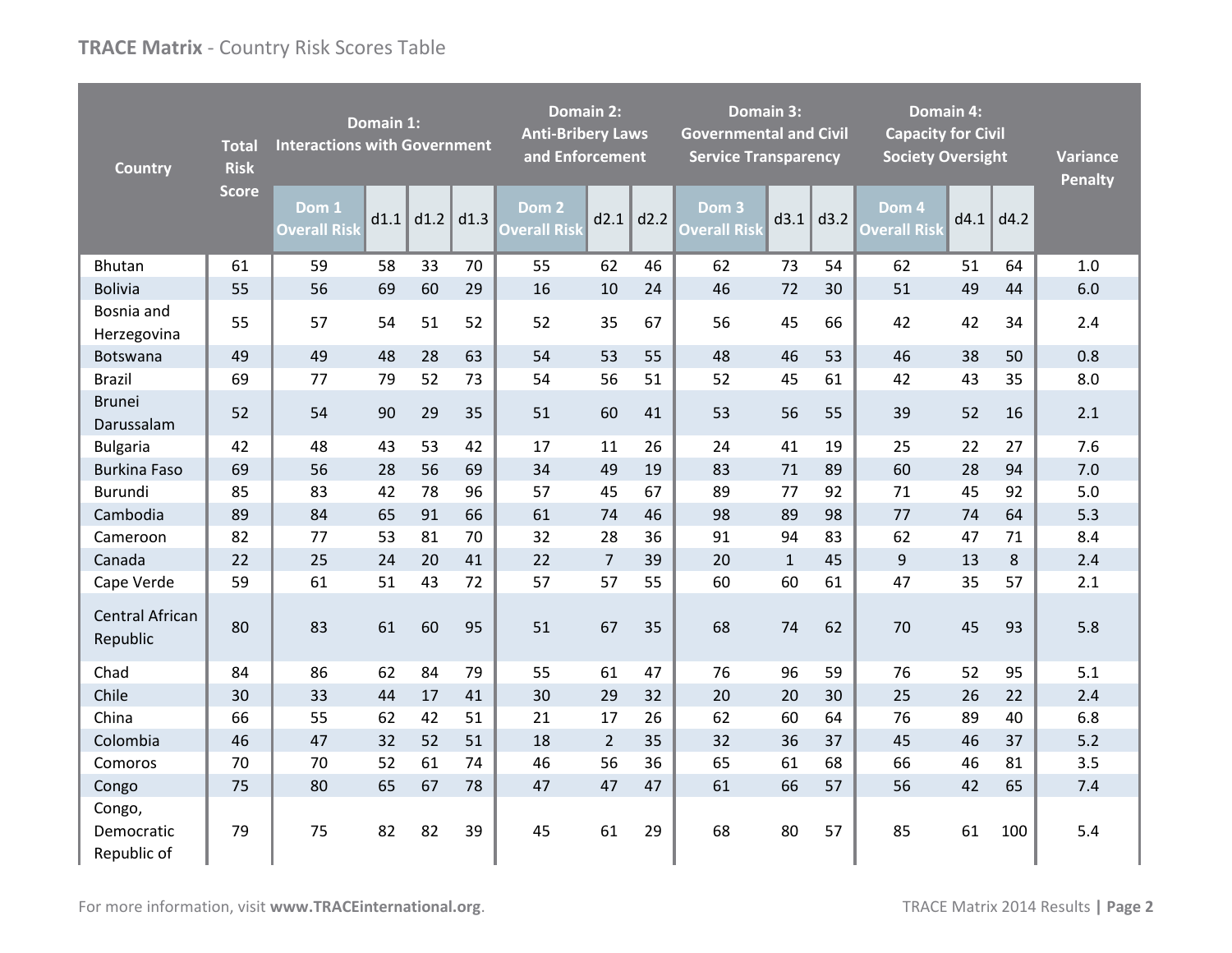| <b>Country</b>        | <b>Total</b><br><b>Risk</b> | <b>Interactions with Government</b> | Domain 1: |              |      | <b>Domain 2:</b><br><b>Anti-Bribery Laws</b><br>and Enforcement |                |      | <b>Governmental and Civil</b><br><b>Service Transparency</b> | Domain 3: |      | <b>Domain 4:</b><br><b>Capacity for Civil</b><br><b>Society Oversight</b> |      |      | <b>Variance</b><br><b>Penalty</b> |
|-----------------------|-----------------------------|-------------------------------------|-----------|--------------|------|-----------------------------------------------------------------|----------------|------|--------------------------------------------------------------|-----------|------|---------------------------------------------------------------------------|------|------|-----------------------------------|
|                       | <b>Score</b>                | Dom 1<br><b>Overall Risk</b>        | d1.1      | d1.2         | d1.3 | Dom 2<br><b>Overall Risk</b>                                    | d2.1           | d2.2 | Dom <sub>3</sub><br><b>Overall Risk</b>                      | d3.1      | d3.2 | Dom 4<br><b>Overall Risk</b>                                              | d4.1 | d4.2 |                                   |
| Costa Rica            | 47                          | 50                                  | 38        | 39           | 63   | 17                                                              | $\overline{7}$ | 28   | 44                                                           | 28        | 61   | 26                                                                        | 22   | 29   | 6.7                               |
| Cote d'Ivoire         | 73                          | 74                                  | 47        | 61           | 86   | 44                                                              | 53             | 35   | 67                                                           | 77        | 59   | 65                                                                        | 45   | 81   | 4.7                               |
| Croatia               | 49                          | 48                                  | 29        | 48           | 60   | 52                                                              | 52             | 51   | 53                                                           | 54        | 55   | 37                                                                        | 43   | 24   | 1.7                               |
| Cuba                  | 60                          | 61                                  | 64        | 50           | 53   | 51                                                              | 53             | 46   | 55                                                           | 66        | 49   | 56                                                                        | 69   | 28   | 2.0                               |
| Cyprus                | 46                          | 48                                  | 42        | 44           | 51   | 54                                                              | 57             | 49   | 47                                                           | 44        | 53   | 32                                                                        | 39   | 17   | 1.8                               |
| Czech Republic        | 47                          | 56                                  | 46        | 50           | 58   | 24                                                              | 17             | 33   | 32                                                           | 35        | 37   | 14                                                                        | 16   | 13   | 9.5                               |
| Denmark               | 32                          | 24                                  | 13        | 14           | 52   | 52                                                              | 56             | 48   | 39                                                           | 36        | 47   | 20                                                                        | 27   | 9    | 3.3                               |
| Djibouti              | 64                          | 48                                  | 53        | 44           | 42   | 50                                                              | 55             | 44   | 65                                                           | 76        | 56   | 76                                                                        | 63   | 79   | 4.8                               |
| Dominica              | 54                          | 57                                  | 35        | 43           | 78   | 51                                                              | 52             | 49   | 53                                                           | 55        | 53   | 36                                                                        | 34   | 33   | 3.2                               |
| Dominican<br>Republic | 52                          | 52                                  | 38        | 68           | 41   | 48                                                              | 48             | 46   | 53                                                           | 57        | 53   | 47                                                                        | 47   | 39   | 1.1                               |
| Ecuador               | 53                          | 53                                  | 58        | 46           | 47   | 65                                                              | 65             | 62   | 52                                                           | 62        | 46   | 42                                                                        | 41   | 36   | 1.9                               |
| Egypt                 | 75                          | 71                                  | 70        | 49           | 70   | 19                                                              | 15             | 25   | 82                                                           | 96        | 68   | 59                                                                        | 61   | 46   | 8.5                               |
| El Salvador           | 62                          | 60                                  | 50        | 57           | 59   | 47                                                              | 49             | 46   | 69                                                           | 74        | 64   | 44                                                                        | 40   | 43   | 4.4                               |
| Equatorial<br>Guinea  | 69                          | 64                                  | 78        | 48           | 51   | 53                                                              | 55             | 49   | 73                                                           | 84        | 62   | 70                                                                        | 66   | 62   | 2.6                               |
| Eritrea               | 81                          | 78                                  | 79        | 39           | 87   | 53                                                              | 56             | 49   | 66                                                           | 74        | 59   | 89                                                                        | 72   | 93   | 5.5                               |
| Estonia               | 33                          | 20                                  | 16        | 20           | 37   | 58                                                              | 60             | 54   | 39                                                           | 36        | 47   | 26                                                                        | 31   | 18   | 3.7                               |
| Ethiopia              | 69                          | 67                                  | 53        | 57           | 69   | 16                                                              | 14             | 19   | 51                                                           | 58        | 48   | 73                                                                        | 53   | 86   | 8.4                               |
| Faroe Islands         | 57                          | 59                                  | 61        | 42           | 59   | 52                                                              | 49             | 55   | 54                                                           | 51        | 59   | 45                                                                        | 47   | 36   | 2.6                               |
| Fiji                  | 59                          | 59                                  | 43        | 40           | 78   | 51                                                              | 53             | 49   | 61                                                           | 69        | 55   | 48                                                                        | 49   | 39   | 2.4                               |
| Finland               | 24                          | 11                                  | 18        | $\mathbf{1}$ | 32   | 52                                                              | 50             | 53   | 26                                                           | 8         | 49   | 23                                                                        | 30   | 11   | 3.9                               |
| France                | 29                          | 32                                  | 26        | 26           | 49   | 38                                                              | 26             | 50   | 27                                                           | 13        | 46   | 14                                                                        | 17   | 10   | 2.3                               |
| French<br>Polynesia   | 56                          | 58                                  | 55        | 50           | 56   | 58                                                              | 62             | 53   | 56                                                           | 61        | 54   | 48                                                                        | 44   | 44   | 1.3                               |
| Gabon                 | 74                          | 81                                  | 100       | 53           | 61   | 45                                                              | 64             | 28   | 57                                                           | 64        | 53   | 49                                                                        | 48   | 42   | 8.9                               |
| Gambia                | 59                          | 46                                  | 43        | 48           | 43   | 44                                                              | 56             | 31   | 58                                                           | 62        | 57   | 71                                                                        | 55   | 79   | 4.6                               |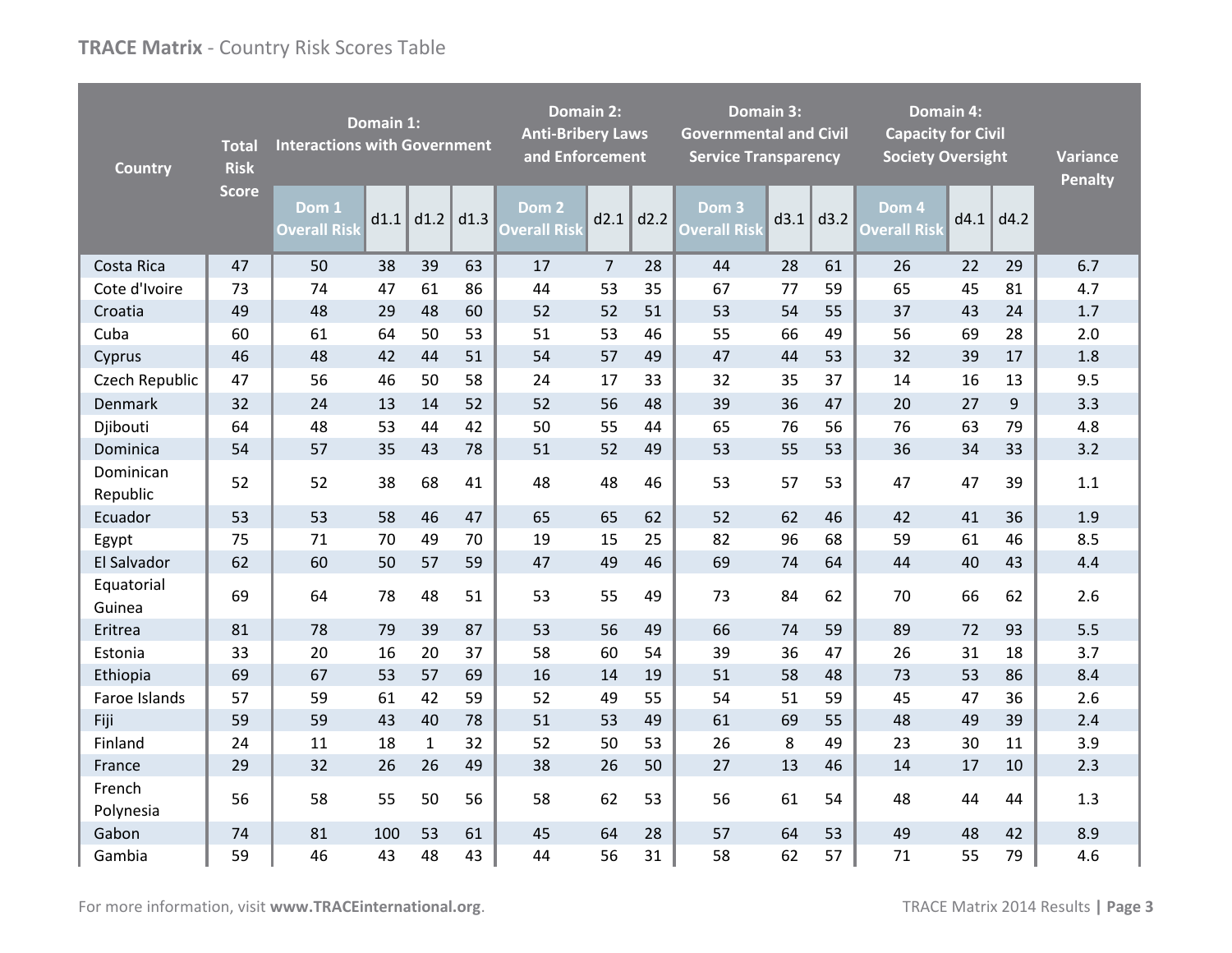| <b>Country</b> | <b>Total</b><br><b>Risk</b> | <b>Interactions with Government</b> | Domain 1:      |      |      | <b>Anti-Bribery Laws</b><br>and Enforcement | <b>Domain 2:</b> |                | <b>Governmental and Civil</b><br><b>Service Transparency</b> | Domain 3:    |      | <b>Domain 4:</b><br><b>Capacity for Civil</b><br><b>Society Oversight</b> |              |                | <b>Variance</b><br><b>Penalty</b> |
|----------------|-----------------------------|-------------------------------------|----------------|------|------|---------------------------------------------|------------------|----------------|--------------------------------------------------------------|--------------|------|---------------------------------------------------------------------------|--------------|----------------|-----------------------------------|
|                | <b>Score</b>                | Dom 1<br><b>Overall Risk</b>        | d1.1           | d1.2 | d1.3 | Dom 2<br><b>Overall Risk</b>                | d2.1             | d2.2           | Dom 3<br><b>Overall Risk</b>                                 | d3.1         | d3.2 | Dom 4<br><b>Overall Risk</b>                                              | d4.1         | d4.2           |                                   |
| Georgia        | 27                          | 17                                  | $\overline{2}$ | 28   | 35   | 24                                          | 23               | 26             | 19                                                           | 32           | 19   | 39                                                                        | 40           | 33             | 4.0                               |
| Germany        | 27                          | 28                                  | 24             | 16   | 51   | 31                                          | 36               | 28             | 33                                                           | 18           | 52   | $\mathbf{1}$                                                              | $\mathbf{1}$ | 6              | 3.5                               |
| Ghana          | 68                          | 70                                  | 54             | 62   | 71   | 20                                          | 36               | $\overline{7}$ | 71                                                           | 56           | 81   | 37                                                                        | 16           | 61             | 10.0                              |
| Greece         | 63                          | 69                                  | 64             | 59   | 62   | 44                                          | 50               | 37             | 57                                                           | 61           | 57   | 31                                                                        | 40           | 15             | 7.5                               |
| Grenada        | 50                          | 52                                  | 52             | 43   | 51   | 53                                          | 54               | 51             | 51                                                           | 54           | 52   | 32                                                                        | 32           | 29             | 2.4                               |
| Guatemala      | 53                          | 45                                  | 20             | 55   | 53   | 48                                          | 28               | 65             | 59                                                           | 39           | 76   | 54                                                                        | 44           | 58             | 2.2                               |
| Guinea         | 86                          | 93                                  | 78             | 97   | 67   | 50                                          | 62               | 36             | 64                                                           | 70           | 60   | 69                                                                        | 44           | 92             | 9.3                               |
| Guinea-Bissau  | 69                          | 65                                  | 65             | 63   | 50   | 55                                          | 59               | 50             | 63                                                           | 66           | 61   | 75                                                                        | 53           | 91             | 2.9                               |
| Guyana         | 57                          | 59                                  | 47             | 58   | 57   | 51                                          | 52               | 49             | 57                                                           | 55           | 60   | 47                                                                        | 39           | 50             | 2.3                               |
| Haiti          | 71                          | 71                                  | 43             | 64   | 81   | 56                                          | 56               | 55             | 71                                                           | 92           | 53   | 62                                                                        | 43           | 77             | 2.9                               |
| Honduras       | 63                          | 66                                  | 74             | 59   | 48   | 59                                          | 60               | 56             | 56                                                           | 63           | 53   | 55                                                                        | 51           | 50             | 2.7                               |
| Hong Kong      | 23                          | $\overline{4}$                      | 4              | 17   | 16   | 51                                          | 48               | 53             | 27                                                           | 16           | 44   | 30                                                                        | 43           | 8              | 3.8                               |
| Hungary        | 46                          | 46                                  | 34             | 41   | 57   | 31                                          | 26               | 37             | 52                                                           | 51           | 55   | 25                                                                        | 27           | 20             | 4.8                               |
| Iceland        | 35                          | 23                                  | 21             | 20   | 38   | 52                                          | 57               | 47             | 47                                                           | 42           | 54   | 22                                                                        | 31           | 8              | 4.0                               |
| India          | 80                          | 92                                  | 92             | 67   | 79   | 43                                          | 35               | 51             | 37                                                           | 32           | 48   | 56                                                                        | 45           | 62             | 13.6                              |
| Indonesia      | 51                          | 57                                  | 43             | 62   | 54   | 25                                          | 34               | 19             | 24                                                           | 32           | 26   | 43                                                                        | 33           | 51             | 7.8                               |
| Iran           | 72                          | 74                                  | 61             | 57   | 77   | 54                                          | 63               | 44             | 71                                                           | 83           | 60   | 57                                                                        | 65           | 33             | 4.3                               |
| Iraq           | 76                          | 78                                  | 52             | 74   | 79   | 66                                          | 27               | 100            | 72                                                           | 84           | 61   | 66                                                                        | 63           | 57             | 2.9                               |
| Ireland        | 20                          | 15                                  | $\overline{7}$ | 24   | 32   | 24                                          | 21               | 28             | 30                                                           | 13           | 50   | 4                                                                         | 5            | $\overline{7}$ | 3.4                               |
| Israel         | 45                          | 40                                  | 43             | 33   | 42   | 45                                          | 53               | 38             | 53                                                           | 57           | 53   | 33                                                                        | 46           | 9              | 2.9                               |
| Italy          | 41                          | 44                                  | 33             | 57   | 39   | 14                                          | 29               | $\mathbf{1}$   | 39                                                           | 49           | 37   | 17                                                                        | 21           | 12             | 6.7                               |
| Jamaica        | 58                          | 59                                  | 23             | 59   | 78   | 51                                          | 50               | 51             | 62                                                           | 65           | 59   | 36                                                                        | 33           | 35             | 3.9                               |
| Japan          | 26                          | 33                                  | 36             | 14   | 51   | 17                                          | 24               | 12             | 6                                                            | $\mathbf{1}$ | 23   | 10                                                                        | 14           | 8              | 6.4                               |
| Jordan         | 55                          | 46                                  | 52             | 31   | 51   | 28                                          | 46               | 12             | 59                                                           | 40           | 75   | 59                                                                        | 64           | 40             | 4.4                               |
| Kazakhstan     | 68                          | 72                                  | 50             | 61   | 80   | 22                                          | 23               | 23             | 55                                                           | 59           | 53   | 53                                                                        | 61           | 32             | 8.5                               |
| Kenya          | 72                          | 75                                  | 61             | 68   | 70   | 22                                          | 14               | 32             | 63                                                           | 55           | 69   | 58                                                                        | 44           | 67             | 8.3                               |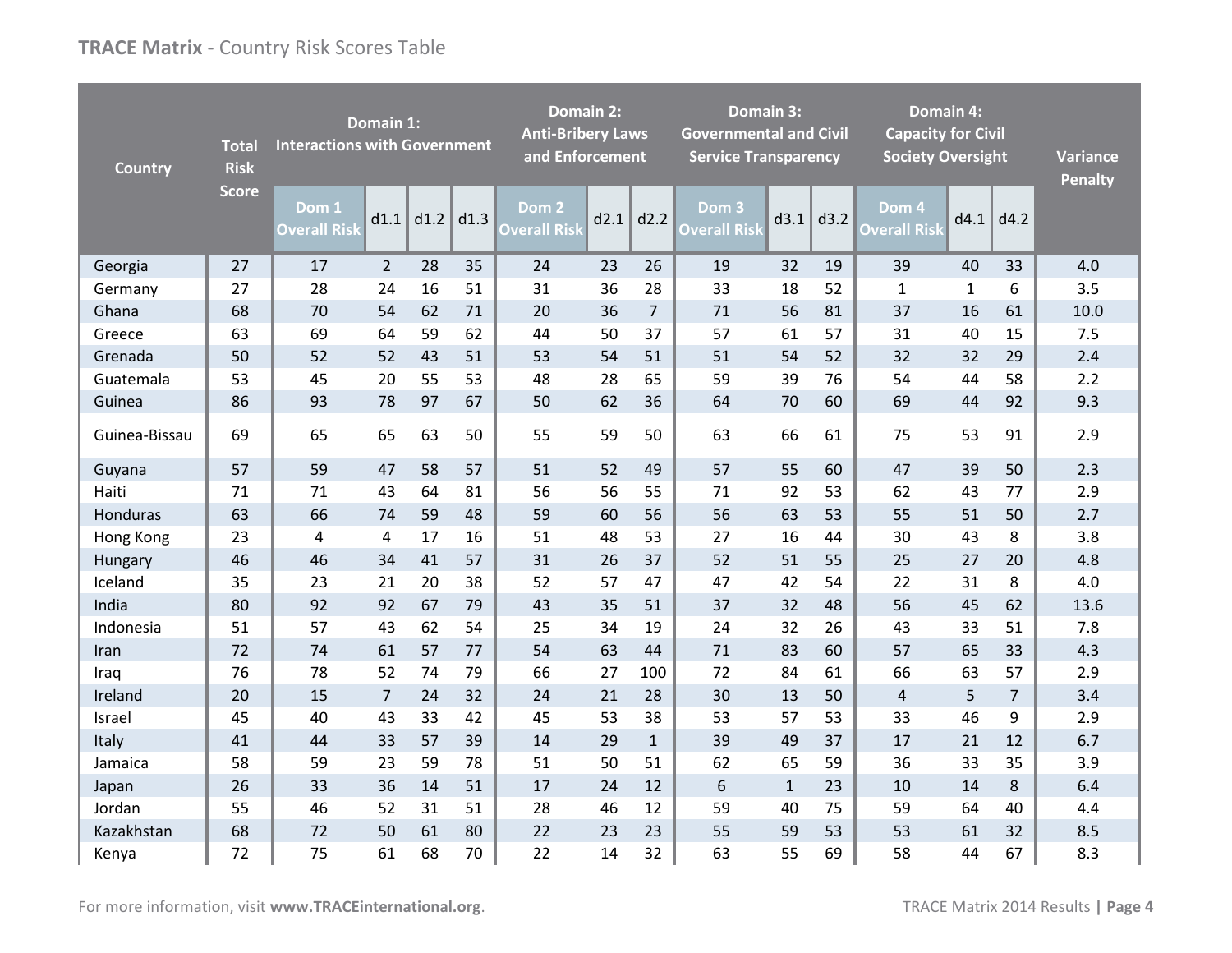| <b>Country</b>      | <b>Total</b><br><b>Risk</b> | <b>Interactions with Government</b> | Domain 1: |      |      | <b>Anti-Bribery Laws</b><br>and Enforcement | <b>Domain 2:</b> |      | <b>Governmental and Civil</b><br><b>Service Transparency</b> | Domain 3: |      | <b>Domain 4:</b><br><b>Capacity for Civil</b><br><b>Society Oversight</b> |      |      | <b>Variance</b><br><b>Penalty</b> |
|---------------------|-----------------------------|-------------------------------------|-----------|------|------|---------------------------------------------|------------------|------|--------------------------------------------------------------|-----------|------|---------------------------------------------------------------------------|------|------|-----------------------------------|
|                     | <b>Score</b>                | Dom 1<br><b>Overall Risk</b>        | d1.1      | d1.2 | d1.3 | Dom <sub>2</sub><br><b>Overall Risk</b>     | d2.1             | d2.2 | Dom <sub>3</sub><br><b>Overall Risk</b>                      | d3.1      | d3.2 | Dom 4<br><b>Overall Risk</b>                                              | d4.1 | d4.2 |                                   |
| Kiribati            | 52                          | 48                                  | 37        | 48   | 52   | 50                                          | 50               | 48   | 57                                                           | 62        | 54   | 46                                                                        | 37   | 51   | 1.9                               |
| Kosovo              | 58                          | 65                                  | 74        | 48   | 55   | 18                                          | 6                | 32   | 26                                                           | 39        | 24   | 47                                                                        | 36   | 55   | 10.3                              |
| Kuwait              | 77                          | 88                                  | 92        | 52   | 84   | 49                                          | 51               | 46   | 55                                                           | 56        | 57   | 37                                                                        | 42   | 26   | 11.9                              |
| Kyrgyzstan          | 73                          | 76                                  | 22        | 100  | 78   | 31                                          | 42               | 21   | 42                                                           | 55        | 36   | 71                                                                        | 74   | 52   | 9.3                               |
| Laos                | 76                          | 78                                  | 71        | 58   | 76   | 51                                          | 58               | 42   | 66                                                           | 78        | 56   | 71                                                                        | 65   | 64   | 4.6                               |
| Latvia              | 35                          | 41                                  | 23        | 41   | 56   | 18                                          | $\overline{7}$   | 30   | 12                                                           | 31        | 8    | 26                                                                        | 27   | 22   | 6.5                               |
| Lebanon             | 66                          | 68                                  | 55        | 75   | 54   | 56                                          | 58               | 52   | 70                                                           | 82        | 58   | 42                                                                        | 43   | 33   | 4.7                               |
| Lesotho             | 59                          | 52                                  | 38        | 48   | 60   | 48                                          | 48               | 48   | 60                                                           | 71        | 53   | 63                                                                        | 44   | 76   | 2.4                               |
| Liberia             | 77                          | 82                                  | 74        | 88   | 56   | 19                                          | 24               | 17   | 62                                                           | 58        | 66   | 57                                                                        | 29   | 87   | 10.7                              |
| Libya               | 72                          | 78                                  | 68        | 61   | 76   | 52                                          | 46               | 56   | 67                                                           | 78        | 57   | 42                                                                        | 47   | 29   | 7.4                               |
| Liechtenstein       | 49                          | 52                                  | 56        | 32   | 57   | 49                                          | 44               | 51   | 52                                                           | 48        | 57   | 20                                                                        | 25   | 12   | 4.3                               |
| Lithuania           | 32                          | 34                                  | 15        | 41   | 48   | 31                                          | 32               | 30   | 31                                                           | 24        | 44   | 18                                                                        | 15   | 22   | 2.3                               |
| Luxembourg          | 34                          | 28                                  | 37        | 19   | 34   | 54                                          | 43               | 63   | 38                                                           | 24        | 55   | 20                                                                        | 25   | 13   | 3.2                               |
| Macao               | 57                          | 60                                  | 70        | 38   | 58   | 49                                          | 48               | 48   | 58                                                           | 56        | 60   | 35                                                                        | 38   | 25   | 4.2                               |
| Macedonia           | 41                          | 41                                  | 33        | 40   | 47   | 27                                          | 19               | 37   | 27                                                           | 33        | 30   | 44                                                                        | 47   | 34   | 3.5                               |
| Madagascar          | 61                          | 55                                  | 32        | 61   | 59   | 46                                          | 55               | 37   | 64                                                           | 71        | 59   | 64                                                                        | 49   | 73   | 2.7                               |
| Malawi              | 75                          | 78                                  | 64        | 56   | 84   | 10                                          | $\mathbf{1}$     | 21   | 48                                                           | 49        | 51   | 68                                                                        | 48   | 83   | 11.5                              |
| Malaysia            | 50                          | 17                                  | 21        | 32   | 15   | 26                                          | 16               | 36   | 70                                                           | 67        | 71   | 63                                                                        | 77   | 29   | 9.0                               |
| <b>Maldives</b>     | 63                          | 65                                  | 51        | 54   | 71   | 56                                          | 57               | 54   | 63                                                           | 68        | 59   | 49                                                                        | 49   | 42   | 2.9                               |
| Mali                | 68                          | 68                                  | 31        | 73   | 77   | 47                                          | 54               | 39   | 65                                                           | 74        | 58   | 66                                                                        | 38   | 94   | 3.0                               |
| Malta               | 52                          | 56                                  | 63        | 48   | 45   | 51                                          | 54               | 47   | 50                                                           | 48        | 55   | 29                                                                        | 36   | 17   | 3.9                               |
| Marshall<br>Islands | 48                          | 42                                  | 32        | 50   | 41   | 60                                          | 60               | 58   | 52                                                           | 55        | 52   | 43                                                                        | 36   | 47   | 1.9                               |
| Mauritania          | 79                          | 83                                  | 55        | 94   | 70   | 48                                          | 56               | 40   | 69                                                           | 76        | 62   | 62                                                                        | 44   | 75   | 6.8                               |
| Mauritius           | 46                          | 35                                  | 27        | 35   | 44   | 47                                          | 47               | 45   | 56                                                           | 57        | 58   | 43                                                                        | 44   | 34   | 3.0                               |
| Mexico              | 54                          | 48                                  | 34        | 58   | 46   | 21                                          | 12               | 32   | 57                                                           | 37        | 74   | 54                                                                        | 66   | 28   | 4.4                               |
| Micronesia          | 50                          | 49                                  | 47        | 40   | 53   | 48                                          | 55               | 40   | 54                                                           | 58        | 53   | 44                                                                        | 36   | 48   | 1.5                               |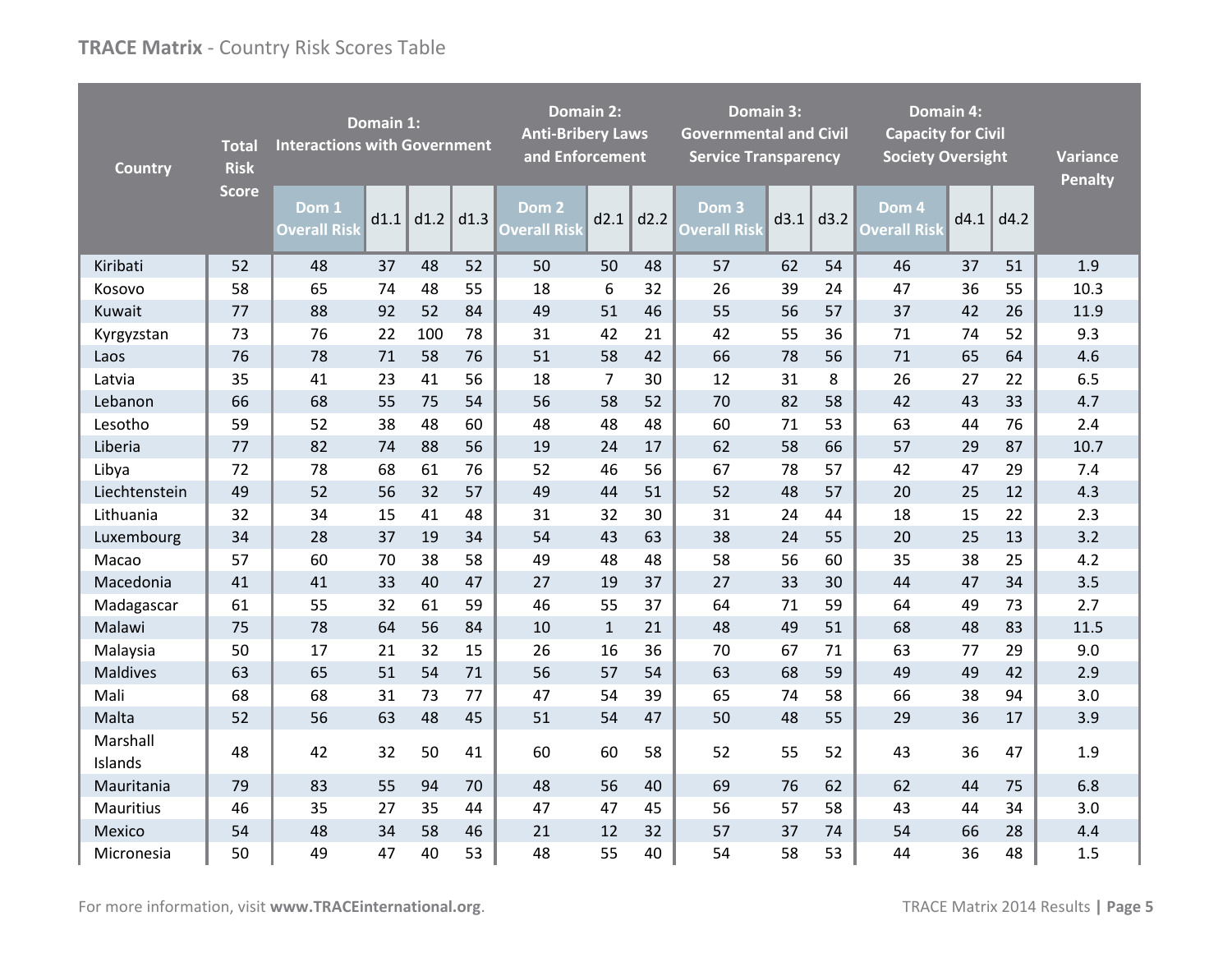| <b>Country</b>          | <b>Total</b><br><b>Risk</b> | <b>Interactions with Government</b> | Domain 1: |      |              | <b>Anti-Bribery Laws</b><br>and Enforcement | <b>Domain 2:</b> |      | <b>Domain 3:</b><br><b>Governmental and Civil</b><br><b>Service Transparency</b> |      |      | <b>Domain 4:</b><br><b>Capacity for Civil</b><br><b>Society Oversight</b> |      |              | <b>Variance</b><br><b>Penalty</b> |
|-------------------------|-----------------------------|-------------------------------------|-----------|------|--------------|---------------------------------------------|------------------|------|----------------------------------------------------------------------------------|------|------|---------------------------------------------------------------------------|------|--------------|-----------------------------------|
|                         | <b>Score</b>                | Dom 1<br><b>Overall Risk</b>        | d1.1      | d1.2 | d1.3         | Dom <sub>2</sub><br><b>Overall Risk</b>     | d2.1             | d2.2 | Dom 3<br><b>Overall Risk</b>                                                     | d3.1 | d3.2 | Dom 4<br><b>Overall Risk</b>                                              | d4.1 | d4.2         |                                   |
| Moldova,<br>Republic of | 64                          | 70                                  | 43        | 75   | 69           | 10                                          | 12               | 11   | 49                                                                               | 45   | 56   | 35                                                                        | 25   | 46           | 11.5                              |
| Monaco                  | 50                          | 53                                  | 53        | 29   | 65           | 51                                          | 47               | 54   | 54                                                                               | 46   | 63   | 25                                                                        | 32   | 15           | 3.7                               |
| Mongolia                | 72                          | 80                                  | 37        | 71   | 100          | 29                                          | 16               | 43   | 48                                                                               | 73   | 32   | 45                                                                        | 41   | 44           | 11.4                              |
| Montenegro              | 52                          | 53                                  | 49        | 50   | 50           | 56                                          | 48               | 62   | 53                                                                               | 40   | 66   | 40                                                                        | 46   | 26           | 1.5                               |
| Morocco                 | 58                          | 48                                  | 49        | 48   | 42           | 41                                          | 37               | 45   | 70                                                                               | 54   | 82   | 52                                                                        | 43   | 56           | 4.8                               |
| Mozambique              | 66                          | 66                                  | 45        | 59   | 73           | 42                                          | 35               | 49   | 66                                                                               | 49   | 80   | 61                                                                        | 28   | 97           | 3.5                               |
| Namibia                 | 57                          | 57                                  | 46        | 41   | 69           | 19                                          | 18               | 21   | 59                                                                               | 59   | 60   | 37                                                                        | 21   | 54           | 7.0                               |
| Nepal                   | 74                          | 77                                  | 38        | 64   | 100          | 37                                          | 38               | 36   | 65                                                                               | 58   | 70   | 59                                                                        | 40   | 76           | 7.0                               |
| Netherlands             | 29                          | 20                                  | 18        | 9    | 44           | 55                                          | 59               | 49   | 29                                                                               | 17   | 46   | 21                                                                        | 31   | 6            | 3.8                               |
| New Zealand             | 23                          | 13                                  | 8         | 3    | 45           | 48                                          | 60               | 37   | 23                                                                               | 3    | 49   | 18                                                                        | 26   | 6            | 3.6                               |
| Nicaragua               | 51                          | 48                                  | 50        | 51   | 37           | 33                                          | 13               | 53   | 53                                                                               | 47   | 61   | 51                                                                        | 42   | 55           | 2.4                               |
| Niger                   | 62                          | 51                                  | 39        | 55   | 51           | 51                                          | 48               | 53   | 60                                                                               | 72   | 52   | 72                                                                        | 42   | 100          | 3.8                               |
| Nigeria                 | 97                          | 99                                  | 82        | 87   | 85           | 25                                          | 27               | 25   | 97                                                                               | 100  | 87   | 57                                                                        | 37   | 75           | 13.8                              |
| Norway                  | 28                          | 21                                  | 14        | 10   | 50           | 52                                          | 52               | 51   | 32                                                                               | 10   | 56   | 16                                                                        | 28   | $\mathbf{1}$ | 3.6                               |
| Oman                    | 49                          | 41                                  | 45        | 28   | 47           | 56                                          | 58               | 52   | 54                                                                               | 52   | 59   | 52                                                                        | 57   | 35           | 1.3                               |
| Pakistan                | 76                          | 80                                  | 51        | 97   | 63           | 27                                          | 14               | 41   | 50                                                                               | 63   | 44   | 69                                                                        | 59   | 68           | 9.8                               |
| Palau                   | 53                          | 57                                  | 54        | 51   | 53           | 61                                          | 63               | 58   | 47                                                                               | 47   | 50   | 33                                                                        | 35   | 26           | 3.4                               |
| Panama                  | 38                          | 23                                  | 32        | 50   | $\mathbf{1}$ | 48                                          | 49               | 46   | 48                                                                               | 42   | 56   | 44                                                                        | 50   | 28           | 2.5                               |
| Papua New<br>Guinea     | 61                          | 63                                  | 52        | 56   | 63           | 50                                          | 51               | 49   | 55                                                                               | 52   | 59   | 56                                                                        | 35   | 75           | 2.7                               |
| Paraguay                | 57                          | 58                                  | 36        | 79   | 46           | 44                                          | 52               | 36   | 51                                                                               | 55   | 50   | 56                                                                        | 57   | 44           | 2.5                               |
| Peru                    | 44                          | 49                                  | 29        | 58   | 52           | 27                                          | 10               | 44   | 26                                                                               | 44   | 19   | 30                                                                        | 25   | 34           | 6.2                               |
| Philippines             | 70                          | 75                                  | 76        | 61   | 64           | 39                                          | 22               | 54   | 50                                                                               | 62   | 45   | 59                                                                        | 60   | 47           | 7.5                               |
| Poland                  | 39                          | 41                                  | 29        | 37   | 53           | 30                                          | 27               | 33   | 43                                                                               | 38   | 53   | 16                                                                        | 13   | 21           | 4.4                               |
| Portugal                | 40                          | 34                                  | 10        | 39   | 54           | 51                                          | 45               | 56   | 47                                                                               | 48   | 50   | 28                                                                        | 30   | 22           | 2.6                               |
| <b>Puerto Rico</b>      | 53                          | 54                                  | 55        | 43   | 53           | 52                                          | 54               | 49   | 55                                                                               | 53   | 60   | 38                                                                        | 40   | 29           | 2.2                               |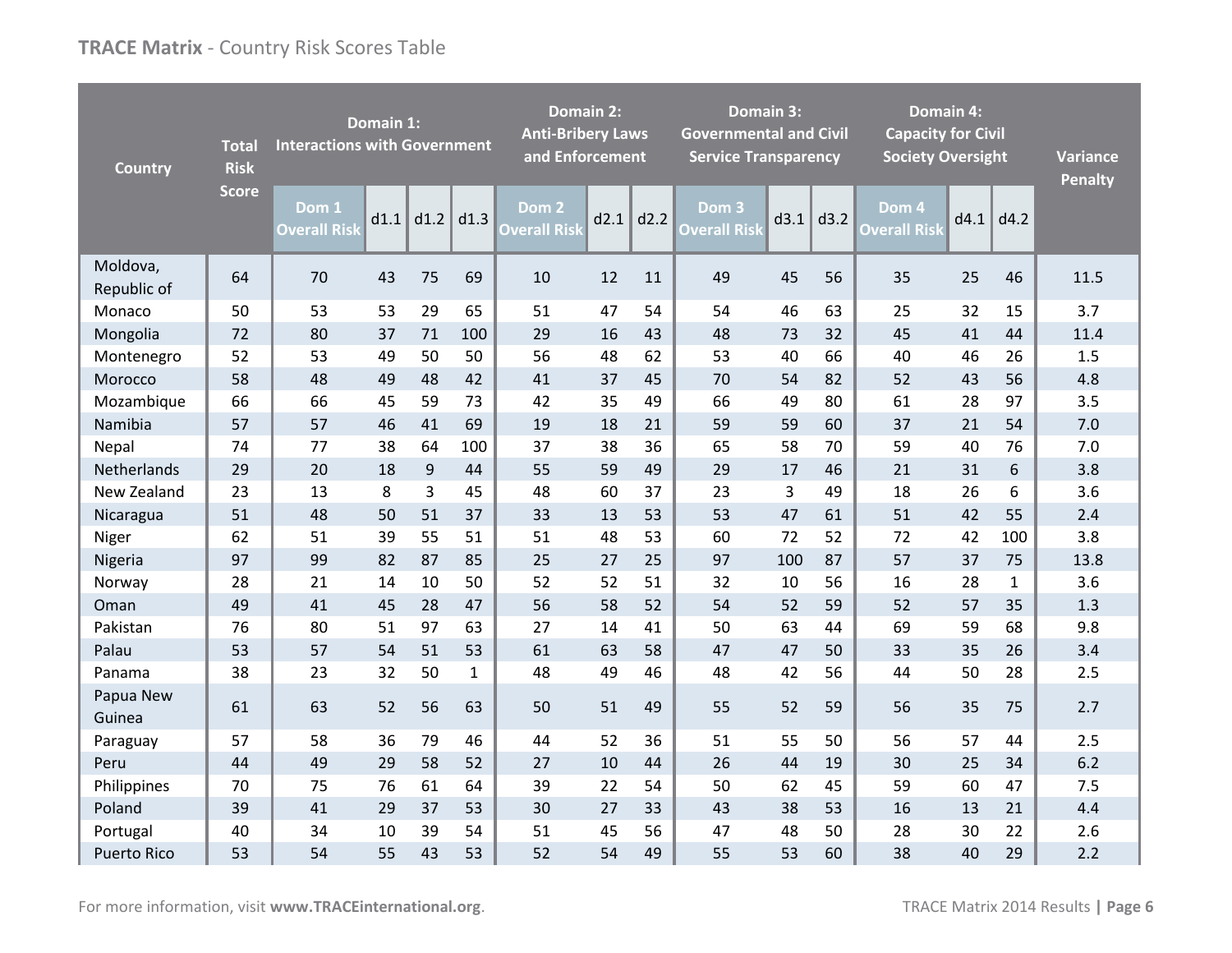| <b>Country</b>                  | <b>Total</b><br><b>Risk</b> | <b>Interactions with Government</b> | Domain 1: |      |      | <b>Domain 2:</b><br><b>Anti-Bribery Laws</b><br>and Enforcement |      |      | <b>Governmental and Civil</b><br><b>Service Transparency</b> | <b>Domain 3:</b> |              | <b>Capacity for Civil</b><br><b>Society Oversight</b> | <b>Domain 4:</b> |      | <b>Variance</b><br><b>Penalty</b> |
|---------------------------------|-----------------------------|-------------------------------------|-----------|------|------|-----------------------------------------------------------------|------|------|--------------------------------------------------------------|------------------|--------------|-------------------------------------------------------|------------------|------|-----------------------------------|
|                                 | <b>Score</b>                | Dom 1<br><b>Overall Risk</b>        | d1.1      | d1.2 | d1.3 | Dom <sub>2</sub><br><b>Overall Risk</b>                         | d2.1 | d2.2 | Dom 3<br><b>Overall Risk</b>                                 | d3.1             | d3.2         | Dom 4<br><b>Overall Risk</b>                          | d4.1             | dd.2 |                                   |
| Qatar                           | 46                          | 36                                  | 65        | 15   | 32   | 51                                                              | 54   | 46   | 57                                                           | 49               | 64           | 41                                                    | 51               | 19   | 3.1                               |
| Romania                         | 53                          | 61                                  | 38        | 64   | 63   | 17                                                              | 16   | 20   | 33                                                           | 53               | 24           | 24                                                    | 21               | 27   | 10.6                              |
| Russian<br>Federation           | 65                          | 73                                  | 58        | 60   | 76   | 27                                                              | 30   | 26   | 39                                                           | 46               | 40           | 43                                                    | 49               | 26   | 10.7                              |
| Rwanda                          | 53                          | 26                                  | 10        | 19   | 55   | 14                                                              | 24   | 6    | 63                                                           | 67               | 60           | 70                                                    | 53               | 80   | 9.3                               |
| Saint Kitts and<br><b>Nevis</b> | 52                          | 53                                  | 54        | 37   | 58   | 54                                                              | 54   | 52   | 55                                                           | 58               | 55           | 38                                                    | 38               | 33   | 1.9                               |
| Saint Lucia                     | 60                          | 65                                  | 45        | 52   | 78   | 55                                                              | 55   | 53   | 55                                                           | 61               | 52           | 36                                                    | 33               | 36   | 4.8                               |
| St. Vincent &<br>Grenadines     | 47                          | 48                                  | 43        | 37   | 58   | 49                                                              | 51   | 46   | 48                                                           | 50               | 50           | 37                                                    | 35               | 35   | 1.3                               |
| Samoa                           | 54                          | 54                                  | 50        | 57   | 45   | 56                                                              | 58   | 53   | 58                                                           | 63               | 55           | 41                                                    | 38               | 39   | 1.9                               |
| San Marino                      | 50                          | 51                                  | 57        | 44   | 44   | 51                                                              | 54   | 47   | 56                                                           | 55               | 59           | 31                                                    | 32               | 26   | 2.9                               |
| Sao Tome and<br>Principe        | 57                          | 58                                  | 49        | 56   | 55   | 53                                                              | 52   | 52   | 57                                                           | 63               | 54           | 54                                                    | 38               | 66   | 1.1                               |
| Saudi Arabia                    | 51                          | 42                                  | 48        | 31   | 45   | 55                                                              | 60   | 49   | 59                                                           | 67               | 54           | 52                                                    | 62               | 27   | 2.0                               |
| Senegal                         | 59                          | 54                                  | 45        | 59   | 48   | 44                                                              | 51   | 38   | 61                                                           | 68               | 55           | 60                                                    | 42               | 75   | 2.3                               |
| Serbia                          | 51                          | 56                                  | 39        | 58   | 60   | 33                                                              | 21   | 45   | 41                                                           | 53               | 36           | 30                                                    | 29               | 29   | $6.2$                             |
| Seychelles                      | 50                          | 48                                  | 46        | 48   | 43   | 55                                                              | 66   | 42   | 55                                                           | 53               | 58           | 41                                                    | 49               | 24   | 1.7                               |
| Sierra Leone                    | 74                          | 65                                  | 54        | 63   | 59   | 17                                                              | 33   | 3    | 82                                                           | 85               | 76           | 69                                                    | 44               | 92   | 7.8                               |
| Singapore                       | 26                          | $\mathbf{1}$                        | 10        | 3    | 17   | 54                                                              | 52   | 56   | 37                                                           | 27               | 51           | 35                                                    | 49               | 10   | 4.0                               |
| Slovakia                        | 48                          | 52                                  | 18        | 58   | 68   | 44                                                              | 39   | 48   | 48                                                           | 42               | 56           | 27                                                    | 32               | 18   | 3.9                               |
| Slovenia                        | 38                          | 35                                  | 8         | 38   | 58   | 50                                                              | 55   | 44   | 41                                                           | 34               | 51           | 28                                                    | 38               | 11   | 2.0                               |
| Solomon<br>Islands              | 62                          | 64                                  | 61        | 64   | 50   | 47                                                              | 49   | 45   | 60                                                           | 64               | 58           | 52                                                    | 35               | 66   | 3.4                               |
| South Africa                    | 41                          | 42                                  | 24        | 41   | 58   | 11                                                              | 3    | 22   | 32                                                           | 16               | 53           | 38                                                    | 25               | 51   | 4.8                               |
| South Korea                     | 31                          | 38                                  | 32        | 46   | 36   | 1                                                               | 3    | 3    | $\overline{7}$                                               | 31               | $\mathbf{1}$ | 15                                                    | 21               | 8    | 8.8                               |
| South Sudan                     | 83                          | 92                                  | 92        | 59   | 87   | 61                                                              | 66   | 54   | 62                                                           | 67               | 59           | 56                                                    | 44               | 63   | 9.4                               |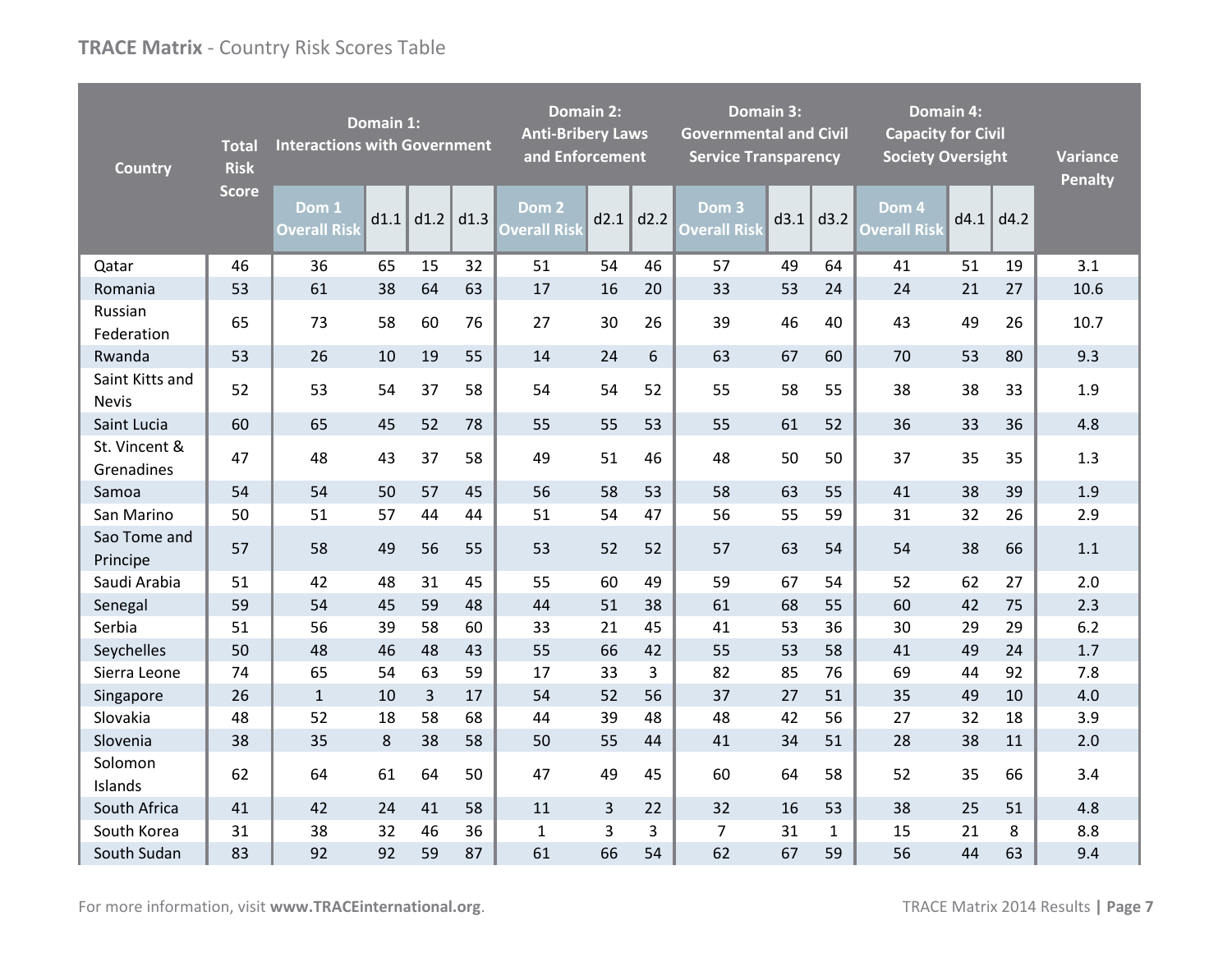| <b>Country</b>                     | <b>Total</b><br><b>Risk</b> | <b>Interactions with Government</b> | Domain 1:    |      |      | <b>Domain 2:</b><br><b>Anti-Bribery Laws</b><br>and Enforcement | Domain 3:<br><b>Governmental and Civil</b><br><b>Service Transparency</b> |      |                              | <b>Domain 4:</b><br><b>Capacity for Civil</b><br><b>Society Oversight</b> |      |                              | <b>Variance</b><br><b>Penalty</b> |                |      |
|------------------------------------|-----------------------------|-------------------------------------|--------------|------|------|-----------------------------------------------------------------|---------------------------------------------------------------------------|------|------------------------------|---------------------------------------------------------------------------|------|------------------------------|-----------------------------------|----------------|------|
|                                    | <b>Score</b>                | Dom 1<br><b>Overall Risk</b>        | d1.1         | d1.2 | d1.3 | Dom 2<br><b>Overall Risk</b>                                    | d2.1                                                                      | d2.2 | Dom 3<br><b>Overall Risk</b> | d3.1                                                                      | d3.2 | Dom 4<br><b>Overall Risk</b> | d4.1                              | d4.2           |      |
| Spain                              | 41                          | 47                                  | 39           | 39   | 57   | 31                                                              | 42                                                                        | 22   | 35                           | 31                                                                        | 45   | 14                           | 17                                | 12             | 6.0  |
| Sri Lanka                          | 69                          | 59                                  | 52           | 50   | 60   | 50                                                              | 60                                                                        | 39   | 82                           | 86                                                                        | 75   | 56                           | 61                                | 37             | 5.7  |
| Sudan                              | 74                          | 68                                  | 76           | 56   | 53   | 55                                                              | 61                                                                        | 48   | 73                           | 84                                                                        | 64   | 79                           | 64                                | 83             | 3.1  |
| Suriname                           | 66                          | 66                                  | 60           | 51   | 68   | 50                                                              | 47                                                                        | 52   | 71                           | 78                                                                        | 65   | 43                           | 38                                | 42             | 5.0  |
| Swaziland                          | 68                          | 69                                  | 69           | 51   | 65   | 47                                                              | 48                                                                        | 46   | 63                           | 71                                                                        | 57   | 65                           | 57                                | 65             | 3.3  |
| Sweden                             | 23                          | 9                                   | $\mathbf{1}$ | 6    | 39   | 53                                                              | 49                                                                        | 56   | 25                           | 6                                                                         | 49   | 20                           | 29                                | $\overline{7}$ | 4.2  |
| Switzerland                        | 31                          | 22                                  | 27           | 15   | 35   | 52                                                              | 56                                                                        | 46   | 37                           | 19                                                                        | 57   | 19                           | 27                                | 7              | 3.4  |
| Syrian Arab<br>Republic            | 73                          | 76                                  | 76           | 73   | 54   | 47                                                              | 49                                                                        | 44   | 60                           | 69                                                                        | 54   | 64                           | 67                                | 48             | 5.6  |
| Tajikistan                         | 79                          | 80                                  | 48           | 69   | 91   | 11                                                              | 3                                                                         | 22   | 72                           | 63                                                                        | 78   | 66                           | 67                                | 52             | 10.0 |
| Tanzania,<br>United<br>Republic of | 71                          | 73                                  | 51           | 65   | 77   | 27                                                              | 18                                                                        | 37   | 65                           | 69                                                                        | 61   | 57                           | 38                                | 74             | 7.3  |
| Thailand                           | 45                          | 43                                  | 10           | 56   | 57   | 32                                                              | 36                                                                        | 29   | 47                           | 46                                                                        | 51   | 45                           | 43                                | 41             | 1.8  |
| Timor-Leste                        | 71                          | 73                                  | 70           | 59   | 66   | 31                                                              | 21                                                                        | 42   | 71                           | 51                                                                        | 85   | 42                           | 26                                | 59             | 8.6  |
| Togo                               | 59                          | 56                                  | 42           | 55   | 58   | 55                                                              | 55                                                                        | 55   | 57                           | 61                                                                        | 55   | 63                           | 44                                | 76             | 1.5  |
| Tonga                              | 48                          | 48                                  | 25           | 53   | 58   | 54                                                              | 52                                                                        | 55   | 48                           | 49                                                                        | 51   | 41                           | 38                                | 38             | 1.0  |
| Trinidad and<br>Tobago             | 62                          | 68                                  | 53           | 56   | 74   | 52                                                              | 54                                                                        | 49   | 56                           | 62                                                                        | 54   | 36                           | 37                                | 31             | 5.9  |
| Tunisia                            | 58                          | 55                                  | 55           | 50   | 49   | 50                                                              | 53                                                                        | 46   | 64                           | 81                                                                        | 50   | 49                           | 51                                | 38             | 2.7  |
| Turkey                             | 51                          | 41                                  | 43           | 40   | 39   | 21                                                              | 15                                                                        | 29   | 57                           | 35                                                                        | 77   | 54                           | 59                                | 36             | 4.9  |
| Turkmenistan                       | 60                          | 54                                  | 59           | 43   | 50   | 62                                                              | 67                                                                        | 55   | 61                           | 67                                                                        | 58   | 64                           | 71                                | 40             | 1.1  |
| Tuvalu                             | 63                          | 68                                  | 60           | 56   | 67   | 52                                                              | 49                                                                        | 53   | 55                           | 63                                                                        | 51   | 44                           | 35                                | 50             | 5.1  |
| Uganda                             | 74                          | 79                                  | 84           | 67   | 58   | 17                                                              | 6                                                                         | 29   | 43                           | 46                                                                        | 45   | 64                           | 45                                | 77             | 11.6 |
| Ukraine                            | 64                          | 69                                  | 29           | 93   | 63   | 52                                                              | 55                                                                        | 48   | 53                           | 53                                                                        | 56   | 49                           | 53                                | 34             | 5.1  |
| <b>United Arab</b><br>Emirates     | 39                          | 21                                  | 38           | 17   | 21   | 53                                                              | 65                                                                        | 40   | 51                           | 53                                                                        | 54   | 44                           | 54                                | 22             | 3.0  |